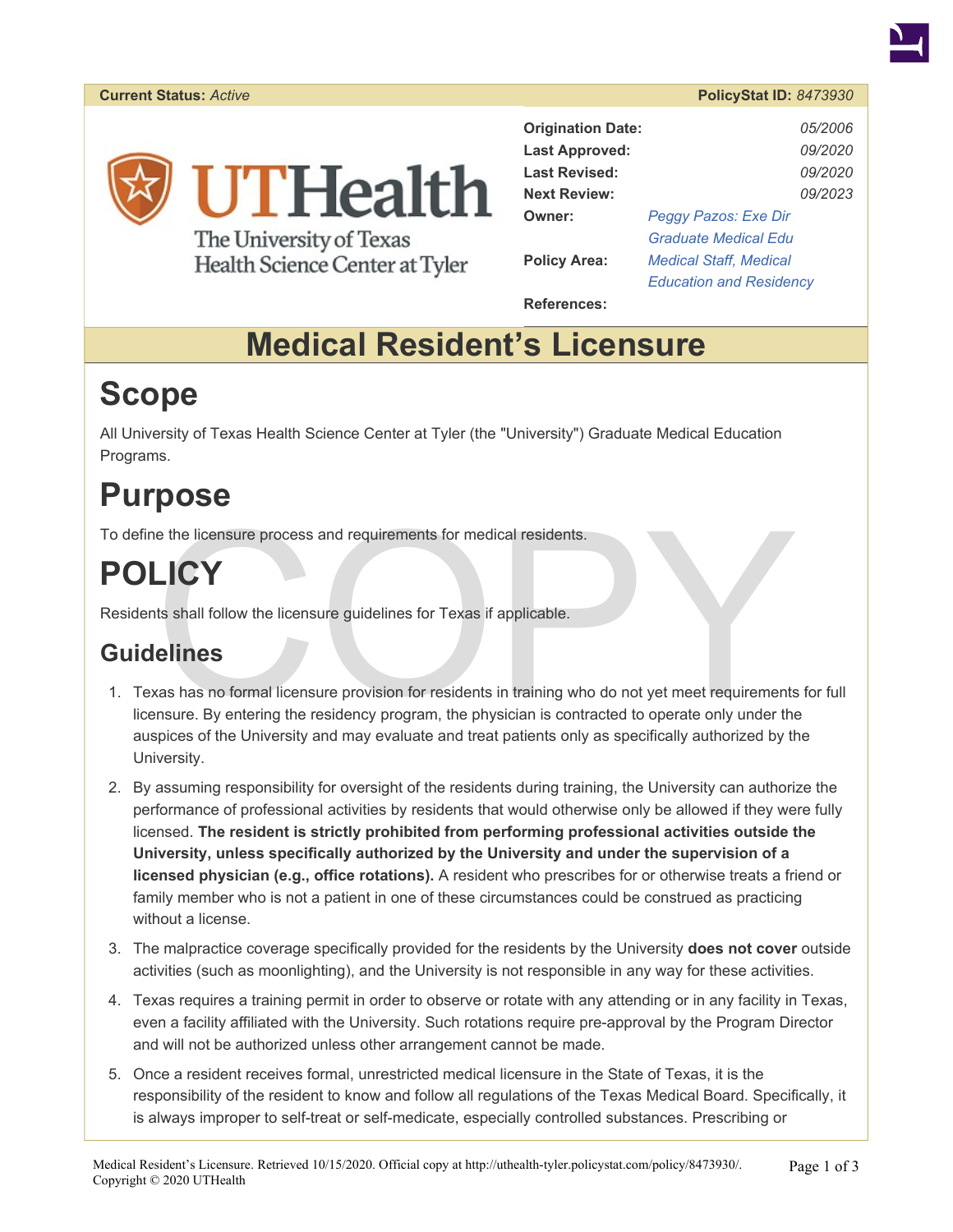providing treatment to family members is inappropriate. Family members could be treated in an emergent situation, and then care transferred to their regular physician as soon as possible.

6. A valid state license (from any state) may be required in order to be eligible to sit for the Certification Examination administered by an American Board of Medical Specialties (ABMS) board. The process for obtaining a license takes several months, so residents should begin this process early. Residents are encouraged to obtain licensure as soon as necessary requirements are met.

#### **Physician-in-Training (PIT) Permits**

A Physician-in-Training permit must be granted to the University by the Texas Medical Board on behalf of a physician who serves in Texas as an intern, resident, or fellow in graduate medical education programs approved by the ACGME. For the purposes of the Resident Physician Appointment Agreement, the University will seek a Physician-in-Training permit on behalf of each Resident Physician who has never had an unrestricted license to practice medicine in Texas. The permit may be renewed on an annual basis for the duration of the Program. The fees associated with permit applications, renewals and changes are the responsibility of the Residency program

A Physician-in-Training permit does not entitle the Resident Physician to assume professional activities outside of the Residency Program (moonlighting). By entering the residency program, the physician is contracted to operate only under the auspices of the University and may evaluate and treat patients only as specifically authorized by the University Center at Tyler.

ally authorized by the University Center at Tyler.<br>
ming responsibility for oversight of the residents during training, the University can authorize the<br>
ance of professional activities that residents would otherwise only By assuming responsibility for oversight of the residents during training, the University can authorize the performance of professional activities that residents would otherwise only be allowed if fully licensed. The resident is strictly prohibited from performing professional activities outside the University, unless specifically authorized by the University and under the supervision of a licensed physician (ie, office rotations).

#### **Permanent Texas Medical License**

A Resident Physician who obtains a permanent medical license from the Texas Medical Board during his/her training is required to furnish the GME office at the University with a copy of the permit issued annually when the license is renewed. It is the Resident Physician's responsibility to maintain a current medical license at all times. A Resident Physician who has not renewed his/her license as necessary will be dropped from PL-1, the first year of post-M.D. clinical training, on the license expiration date. Consequently, a Resident Physician will be removed from clinical duties (on LWOP) until the Texas Medical Board reinstates the license.

The fees associated with permanent medical license applications, renewals and changes are the responsibility of the Resident Physician. The malpractice coverage specifically provided for the residents by the University **does not cover** outside activities (such as moonlighting), and the University is not responsible in any way for these activities.

## **References**

[Accreditation Council for Graduate Medical Education \(ACGME\)](http://www.acgme.org/acWebsite/home/home.asp)

### **Attachments**

No Attachments